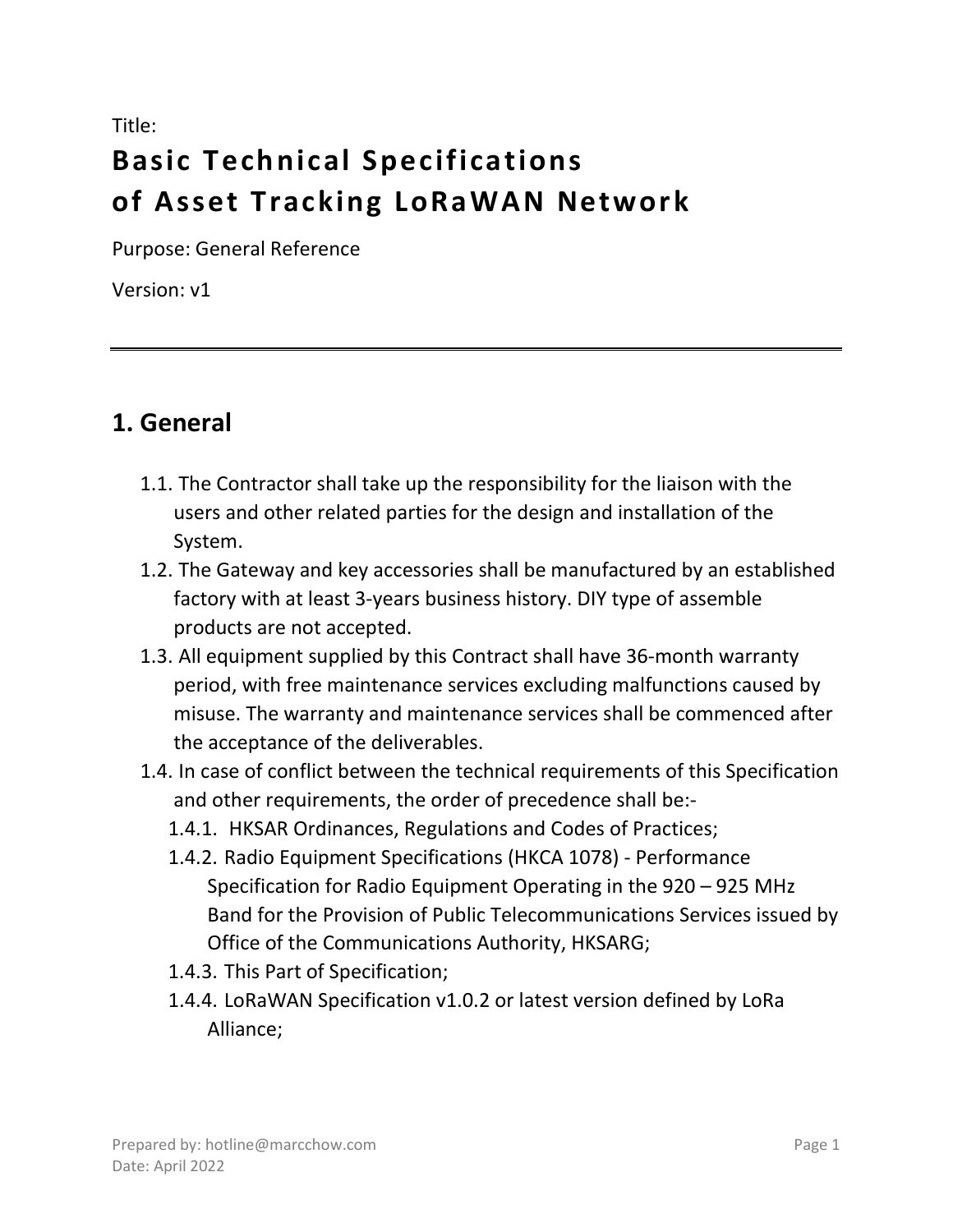## **2. Scope**

The Contractor shall supply all deliverables under this specification including:

- 2.1. Deployment of LoRaWAN network server (LNS) data platform based on cloud infrastructure (Software-as-a-Service (SaaS)) instance;
- 2.2. Supply of X (x) nos. of gateways with functionality of Wi-Fi communication, antenna (8 dBi for outdoor, 1.5 dBi for indoor), Power over Ethernet (PoE), and on AS923 MHz frequency band;
- 2.3. 4G LTE modem is preferably built-in in sub-clause 2.2;
- 2.4. The gateway should be equipped with at least one of the GNSS service (GPS, Glonass, Beidou, Galileo) for highest compatibility of edge devices and local practice in sub-clause 2.2;
- 2.5. Installation of LoRa Relay (LRR) software in each gateway, i.e., LRR staging, and provision of the software, or equivalent, and instruction document;
- 2.6. License of use for all the above with maximum edge device quality be 500 and number of data platform user 100;
- 2.7. Supply of Y (y) nos. of asset tracker with functionality of selectable GPS/Wi-Fi/BLE communication, internal antennas, battery, and on AS923 MHz frequency band;
- 2.8. Seamless data flow connection from asset trackers to their positioning and meta information be visualized and managed from its data platform;
- 2.9. Two (2) days on-site training to end-user's technical team at their office in Hong Kong;
- 2.10. Provision of standard product/solution documentation, system user guide and training materials.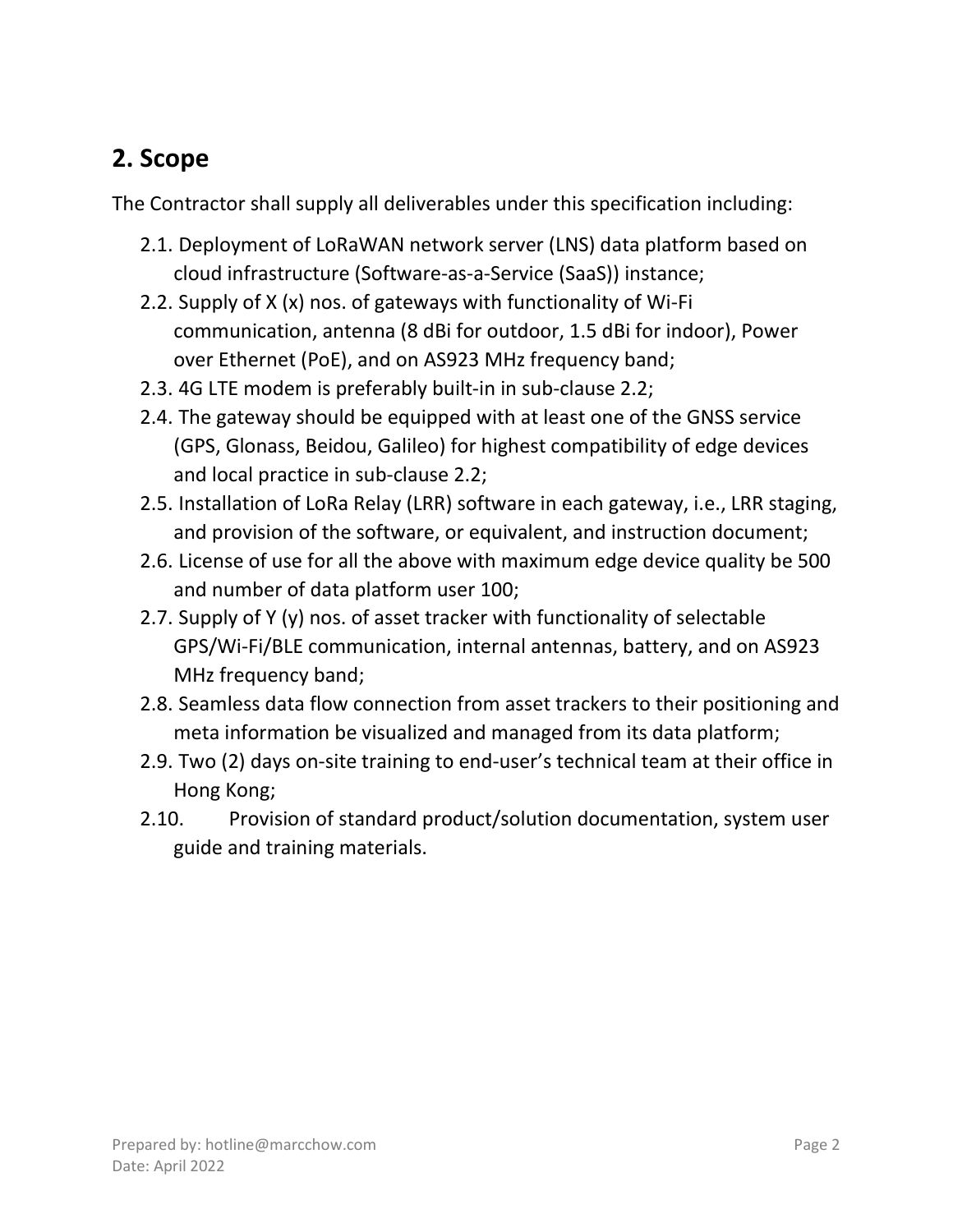## **3. Technical Specification**

The LoRaWAN Outdoor Gateway to be supplied shall fully complies below technical specifications:

| <b>LoRaWAN Gateway Hardware Specifications</b> |                                                      |
|------------------------------------------------|------------------------------------------------------|
| <b>CPU</b>                                     | Quad-core 1.5 GHz, 64-bit ARM Cortex-A53 or better   |
| RAM/Flash                                      | 512 MB DDR4 RAM, 8 GB eMMC                           |
| Power                                          | PoE (802.3 AF, 47-57 VDC), max 40W                   |
| 4G LTE                                         | Can adopt SIM card from any LTE operator in Hong     |
|                                                | Kong with automatic configuration function, optional |
|                                                | internal/external antenna                            |
| Ethernet                                       | At least one IEEE 802.3 RJ45 port (6 kV surge        |
|                                                | protection is required for outdoor gateway, 1.5 kV   |
|                                                | RMS protection is required for both indoor &         |
|                                                | outdoor)                                             |
| Wi-Fi                                          | IEEE 802.11 b/g/n 2.4GHz, selectable AP or Client    |
|                                                | mode, WPA/WPA2 authentication, WEP/TKIP/AES          |
|                                                | encryption                                           |
| USB port                                       | Optional                                             |
| <b>GPS</b>                                     | GNSS class with GPS, GLONASS, Beidou, and Galileo    |
|                                                | module, internal/external antenna (position accuracy |
|                                                | $<$ 2.5m CEP)                                        |
| IP Rating                                      | IP67 (Outdoor), IP63 (Indoor)                        |
| LoRa Frequency &                               | AS923 Class;                                         |
| Antenna                                        | Peak Game: 8 dBi for outdoor, 1.5 dBi for indoor, N- |
|                                                | Type connector;                                      |
|                                                | VSWR: < 1.5;                                         |
| Mounting                                       | Wall- and Pole-mounting accessories be included      |
| <b>Operating Temperature</b>                   | $-20^{\circ}$ C to $+60^{\circ}$ C                   |
| <b>Operating Humidity</b>                      | 0% to 95% non-condensing at 25°C                     |
| Weight                                         | Less than 2.5kg                                      |
| Certifications                                 | FCC/EC/NCC/IC/TELEC                                  |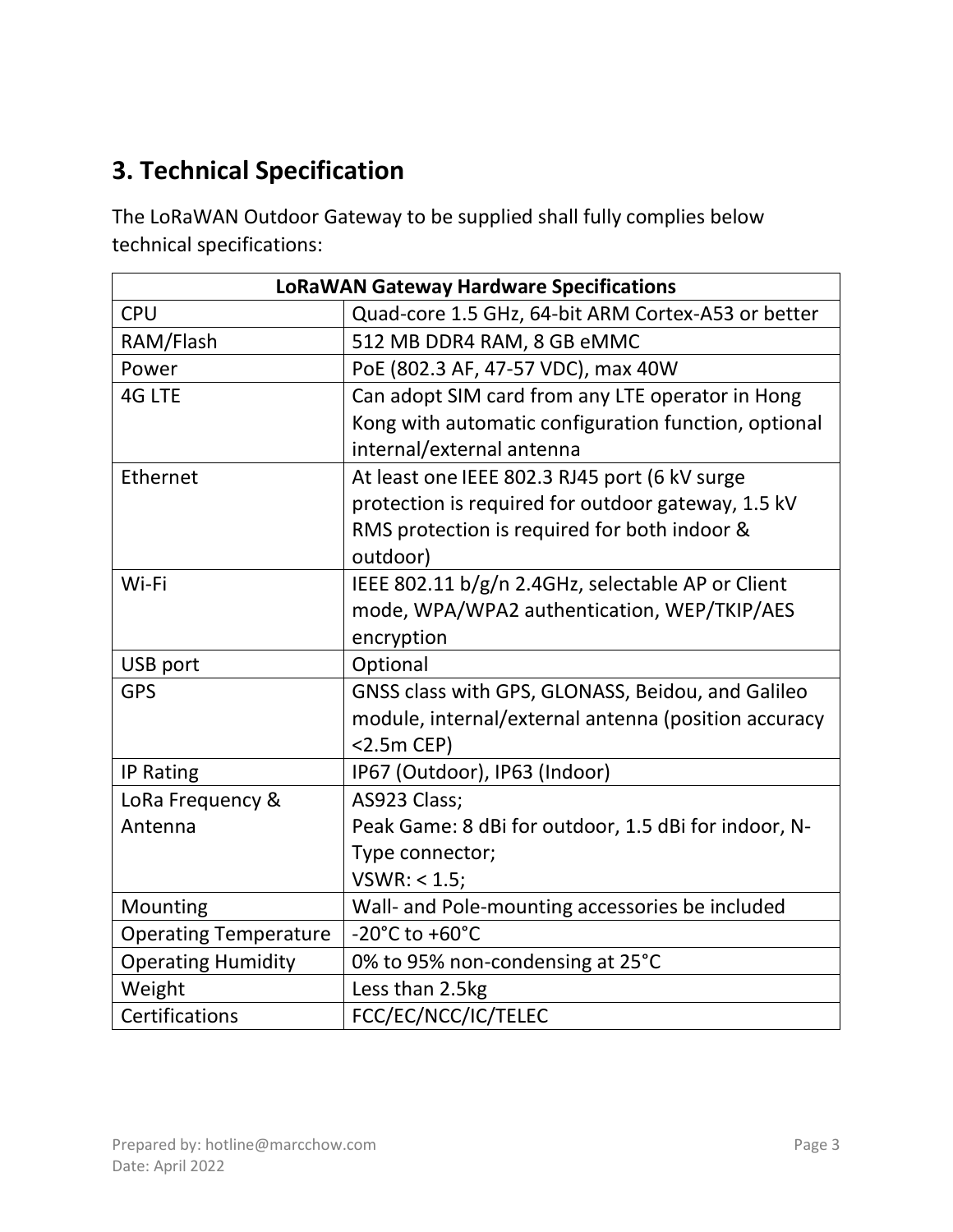| <b>LoRaWAN Gateway Communication Specifications</b> |                                                      |
|-----------------------------------------------------|------------------------------------------------------|
| Man-machine Interface                               | Webpage or command line                              |
| <b>Backhaul WAN Failover</b>                        | Selection among 4G LTE, ETH and WLAN                 |
| LoRaWAN Channel                                     | 8 or 16 channels                                     |
| LoRaWAN Protocol                                    | V1.0.2 Class A/B/C or higher                         |
| <b>Transmit RF Power</b>                            | $0.5W$ (up to 27 dBm)                                |
| <b>Receive Sensitivity</b>                          | Down to -140 dBm                                     |
| Data Security                                       | <b>AES128</b>                                        |
| Geo-Location                                        | Options to identify end-device location base on TDOA |
|                                                     | or GNSS technologies                                 |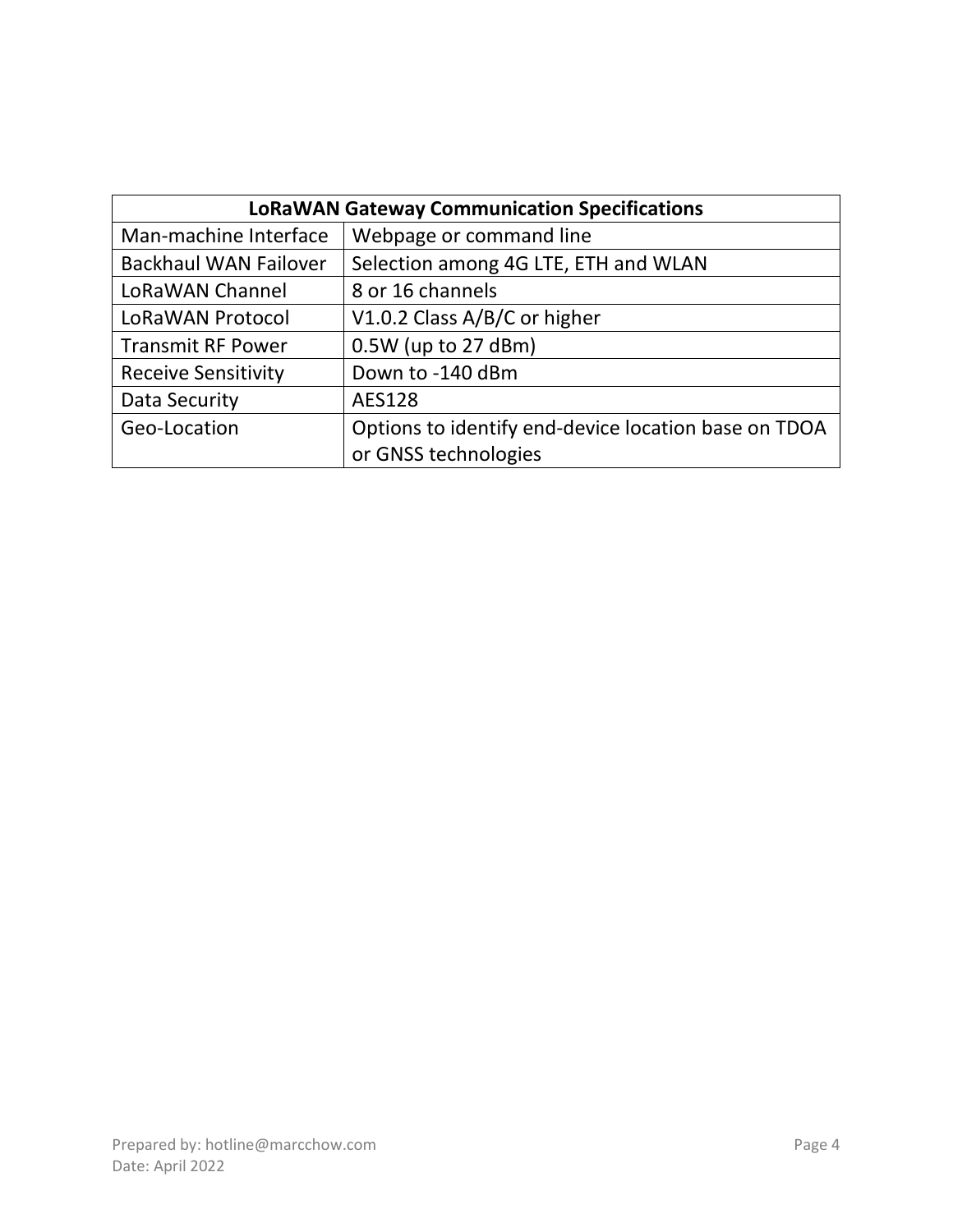### 4. **LoRaWAN Network Server (LNS)**

- 4.1. The LoRaWAN Network Server is the brain and the controller of a LoRaWAN network. It should be provided as a managed cloud service (SaaS model).
- 4.2. The LNS connects sensors, gateways and end-user applications and ensures reliable and secure data routing all along the LoRaWAN network. Along with the Operation Support System (or OSS), they are the brain that controls the complete LoRaWAN network.
- 4.3. The OSS should have **Network Control & Supervision** functions including but not limited to:
	- 4.3.1. MAC Layer management of uplinks & downlinks
	- 4.3.2. Double automatic deduplication of packets whenever needed
	- 4.3.3. Best Gateway automatic selection of best gateway from gateway fleet based on availability and radio performance
	- 4.3.4. ADR Adaptative Data Rate optimization automated
	- 4.3.5. Class Control All operator to define Class A/B/C per device in according to use case for best power consumption in edge devices
	- 4.3.6. Multi-cast Configurable grouping of devices for any downlink broadcasting
	- 4.3.7. Firmware Upgradable via Multi-cast over-the-air to selected group of devices
- 4.4. The OSS should have **Device & Gateway Management** functions including but not limited to:
	- 4.4.1. Device management Allow provisioning, management of RF profile and class; ability to bulk import of devices registration details is a musthave feature
	- 4.4.2. Gateway management Allow provisioning, RF monitoring, configurable alarms (by both SMS and email), and reverse-SSH for remote control
	- 4.4.3. Multi-RF Multiple RF profiles for gateways to manage multiple regions (e.g., Hong Kong AS923 and China CN477)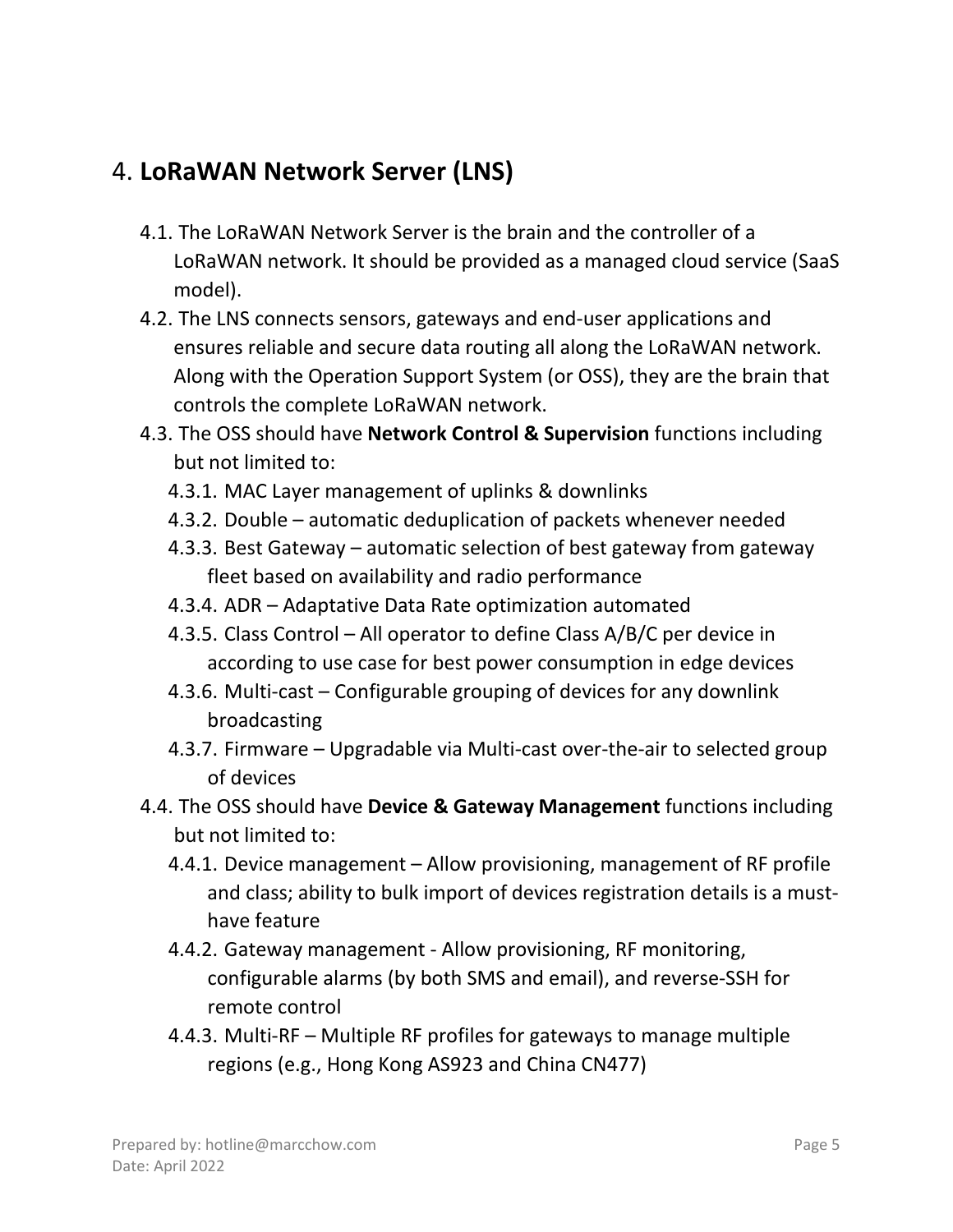- 4.4.4. Packet Routing Each device can be assigned one or more end-user applications URLs for data routing
- 4.4.5. Decode Capable to apply decoder to individual devices
- 4.4.6. Data Logging Resource browser, logs, and download
- 4.4.7. API Data exchange be available on every network management function through a set of open & documented APIs to pre-authorized users; both HTTPS and MQTT connectivity should be available
- 4.4.8. Connect Out-of-the-box cloud connectors for third-party IoT clouds such as AWS, Azure or IBM Watson
- 4.4.9. Multi-tenant Fine access control and privilege management for each user over multiple instances of management
- 4.5. The OSS should have **Data Security** functions including but not limited to:
	- 4.5.1. AES128 Network and application layer symmetric AES 128-bit encryption ensuring optimal and integrated security
	- 4.5.2. Join Servers Integrated or external Join Servers for secure device activation and Key storage & management
	- 4.5.3. IPSEC IPSEC tunnels are used to mount VPN between Gateways and the Network server to ensure a higher-level security at IP layer.
- 4.6. The contractor shall keep all the data for at least 3 years or more upon agreement by the Project Owner or its representative.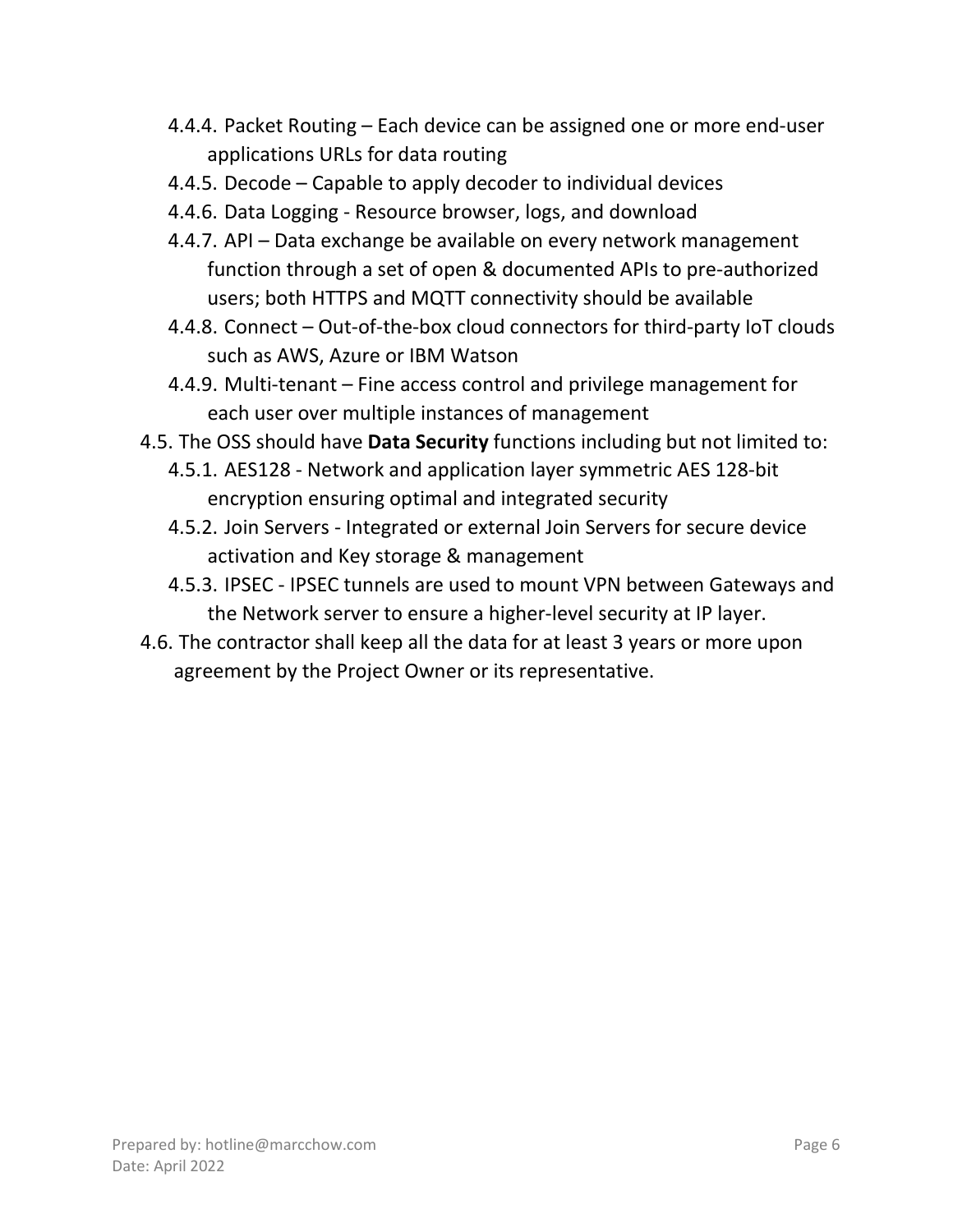#### **5. Asset Tracker**

- 5.1. Asset trackers should be able to communicate with LoRaWAN Specification v1.0.2 or latest version defined by LoRa Alliance.
- 5.2. Each tracker should be embedded with sensors combining multiconstellation GNSS, Wi-Fi Sniffer or BLE, and LoRaWAN TDoA geolocation technologies, for seamless outdoor and indoor geolocation.
- 5.3. Each tracker should be embedded with a 3D accelerometer sensor for motion tracking as a power saving options.
- 5.4. Tracker battery life should be longer than 100-day on rechargeable battery, and 1500-day on non-rechargeable, both on hourly indoor and outdoor position reporting mode (at TX Power 14 dBm, SF9, triplesend/message).
- 5.5. Battery status and alert should be available in the system.
- 5.6. A temperature sensor should be embedded monitor any battery and electronic malfunctioning, status and alert functions should be available in the system.
- 5.7. Tracker enclosure should be of at least IP64 (on rechargeable battery), or IP68 (on non-rechargeable battery)
- 5.8. Trackers should have edge computing capability for fast proximity detection and exposure assessment
- 5.9. Selectable operating modes
	- 5.9.1. Standby: With configurable heartbeat frequency
	- 5.9.2. Motion tracking: Get tracker position only when motion is detected
	- 5.9.3. Permanent tracking: Get tracker on configurable frequency
	- 5.9.4. Start/End motion tracking: Get position logs during motion start and end events
	- 5.9.5. Activity tracking: Monitor activity rate with adjustable sensitivity
	- 5.9.6. Position on-demand
	- 5.9.7. SOS tracking
	- 5.9.8. Bump detection
	- 5.9.9. Geofencing zone detection